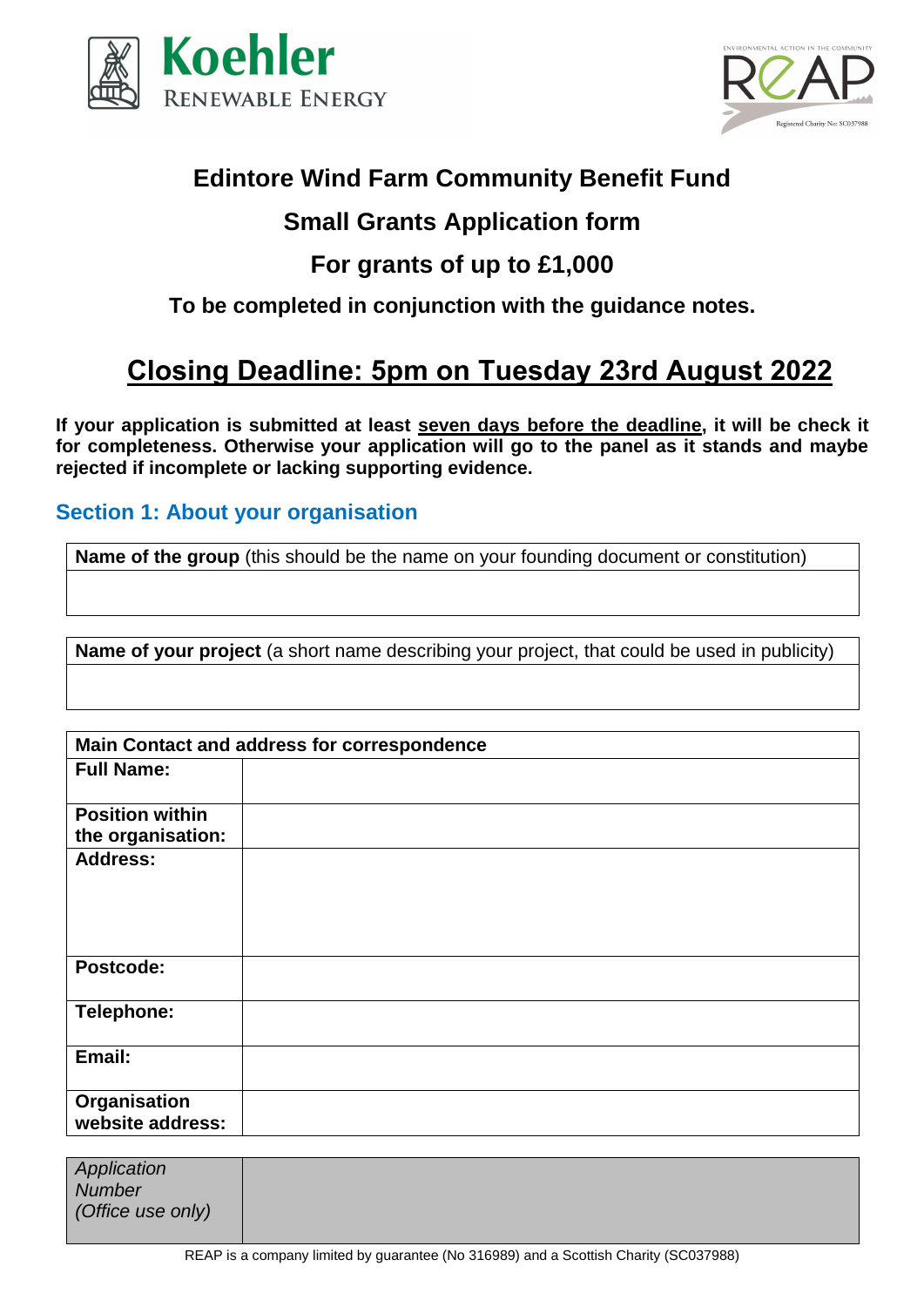## **Where does your organisation meet or where does it carry out its activities?**

| Type of organisation (Please tick all those that apply) |  |                                                |  |  |
|---------------------------------------------------------|--|------------------------------------------------|--|--|
|                                                         |  | <b>Registered Scottish Charity</b>             |  |  |
| <b>Constituted Community Group</b>                      |  | Charity No                                     |  |  |
| Not a registered charity but having<br>charitable aims  |  | Awaiting registration as a Scottish<br>Charity |  |  |
| Company limited by guarantee                            |  | <b>Community Interest Company</b>              |  |  |
| Company number                                          |  | Company number                                 |  |  |
| Social enterprise                                       |  | Co-operative                                   |  |  |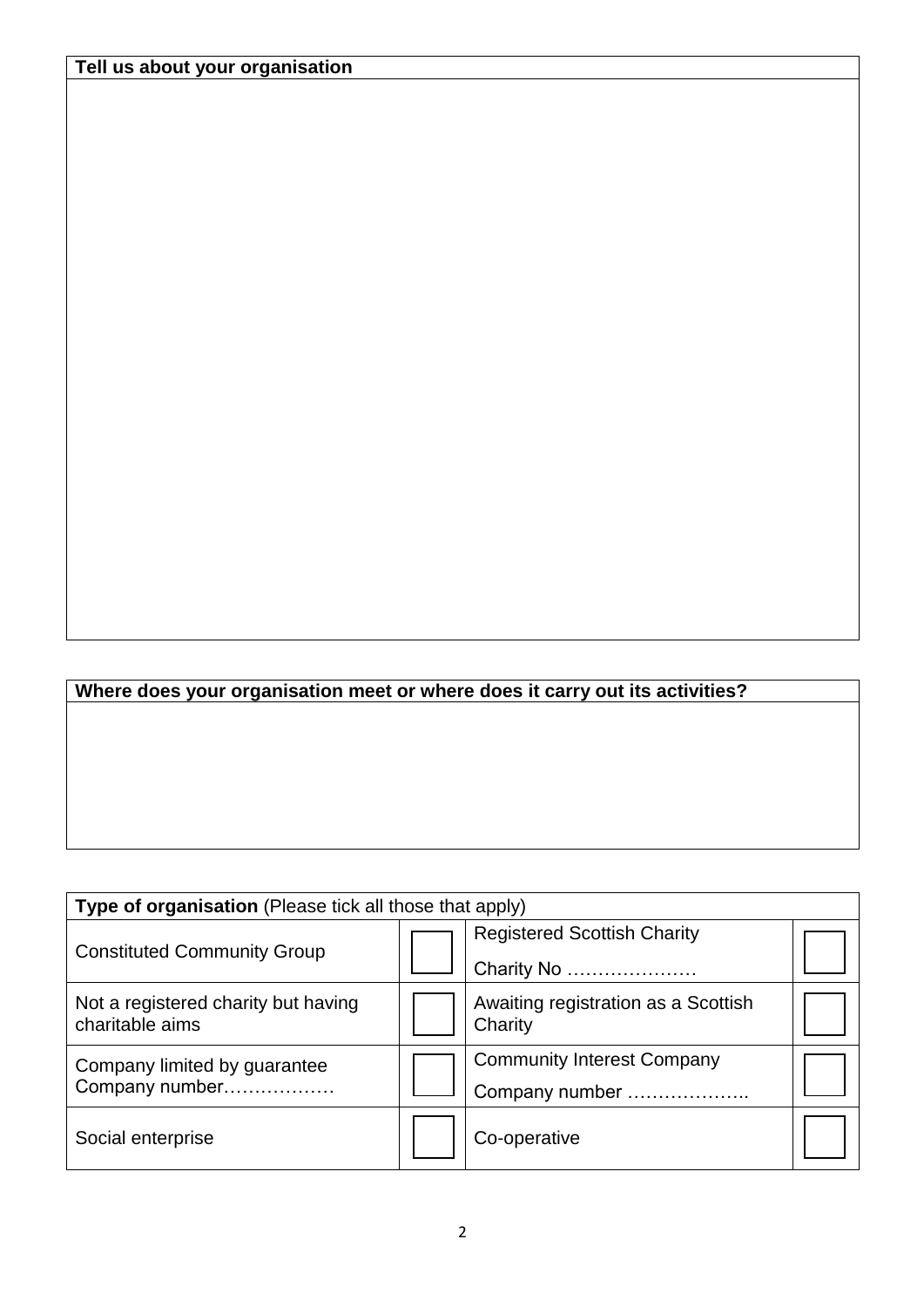| How many people are involved in running your group? (please enter a figure/s) |  |                      |  |
|-------------------------------------------------------------------------------|--|----------------------|--|
| <b>Committee Members</b>                                                      |  | <b>Directors</b>     |  |
| <b>Members</b>                                                                |  | Part time paid staff |  |
| Volunteers                                                                    |  | Full time paid staff |  |

# **Section 2: Your organisation's finances**

| <b>Organisation Bank or Building Society details</b> |  |
|------------------------------------------------------|--|
| Name of Account:                                     |  |
| Account number:                                      |  |
| Sort code:                                           |  |
| Name of bank:                                        |  |
| Address of bank/building<br>society:                 |  |
| Postcode:                                            |  |
| Date of financial year end:                          |  |
| How many signatures are<br>required on cheques?      |  |

| Is your organisation registered for VAT? |  |           |  |  |
|------------------------------------------|--|-----------|--|--|
| Yes                                      |  | <b>No</b> |  |  |

# **Section 3: About your project**

| Which of the fund aims does your project meet? (Please tick all that apply)     |  |
|---------------------------------------------------------------------------------|--|
| Improving the social and community life within the area of benefit              |  |
| Improving the environment of the area of benefit                                |  |
| Providing benefit to the community beyond the 25-year lifespan of the wind farm |  |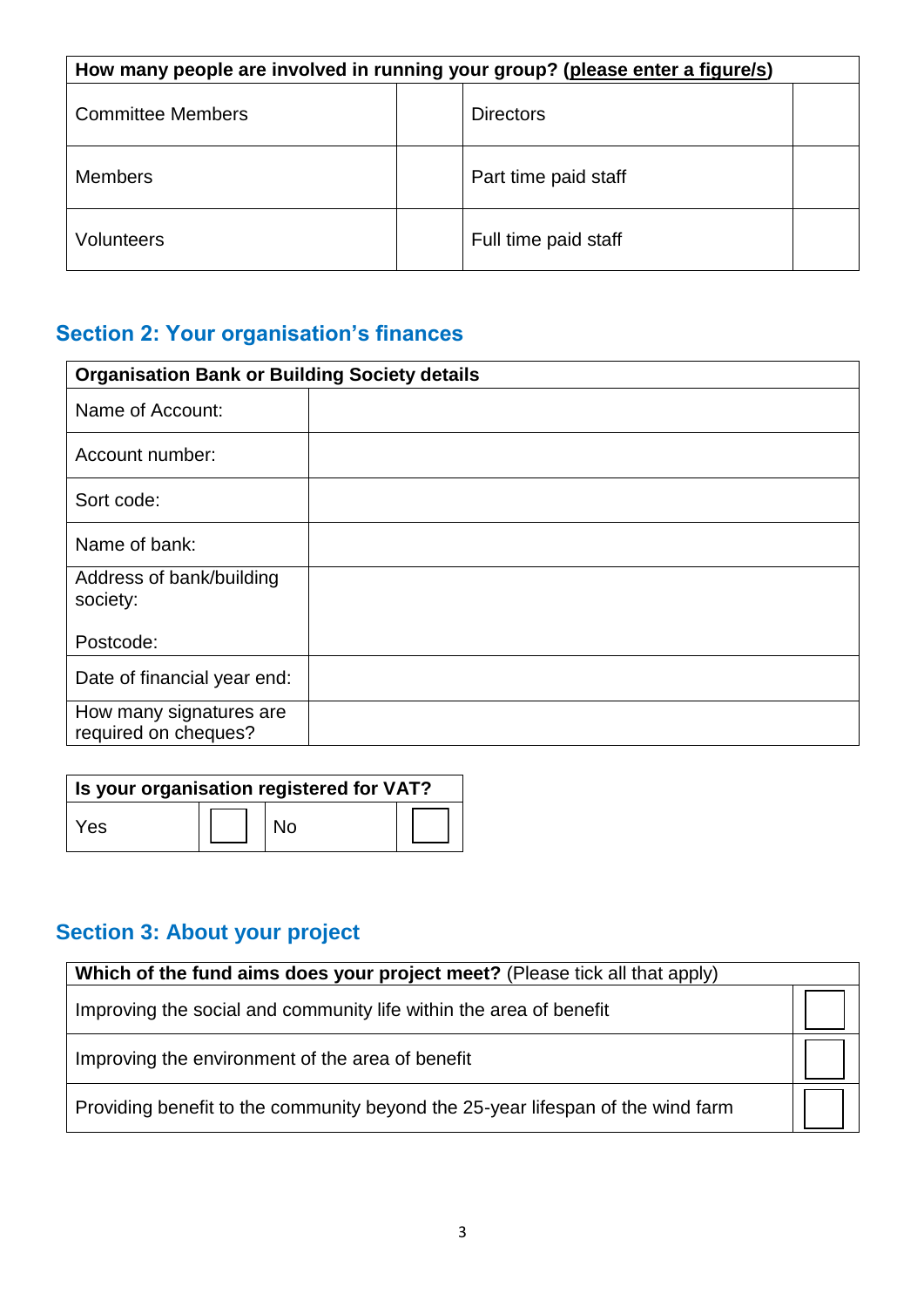| How will you use the money? Tell us about your project                       |  |  |  |
|------------------------------------------------------------------------------|--|--|--|
|                                                                              |  |  |  |
|                                                                              |  |  |  |
|                                                                              |  |  |  |
|                                                                              |  |  |  |
|                                                                              |  |  |  |
|                                                                              |  |  |  |
|                                                                              |  |  |  |
|                                                                              |  |  |  |
|                                                                              |  |  |  |
|                                                                              |  |  |  |
|                                                                              |  |  |  |
|                                                                              |  |  |  |
|                                                                              |  |  |  |
| How many people will benefit from your project? (please enter a figure)      |  |  |  |
|                                                                              |  |  |  |
|                                                                              |  |  |  |
|                                                                              |  |  |  |
|                                                                              |  |  |  |
|                                                                              |  |  |  |
|                                                                              |  |  |  |
|                                                                              |  |  |  |
|                                                                              |  |  |  |
|                                                                              |  |  |  |
|                                                                              |  |  |  |
|                                                                              |  |  |  |
|                                                                              |  |  |  |
| How many of them are in the primary area of benefit? (please enter a figure) |  |  |  |
|                                                                              |  |  |  |
|                                                                              |  |  |  |
|                                                                              |  |  |  |
|                                                                              |  |  |  |
|                                                                              |  |  |  |

| <b>When Will your project take place?</b> (Start date must be after grant received and finish date) |  |             |  |  |
|-----------------------------------------------------------------------------------------------------|--|-------------|--|--|
| within a year of grant reward)                                                                      |  |             |  |  |
| <b>Start Date</b>                                                                                   |  | Finish Date |  |  |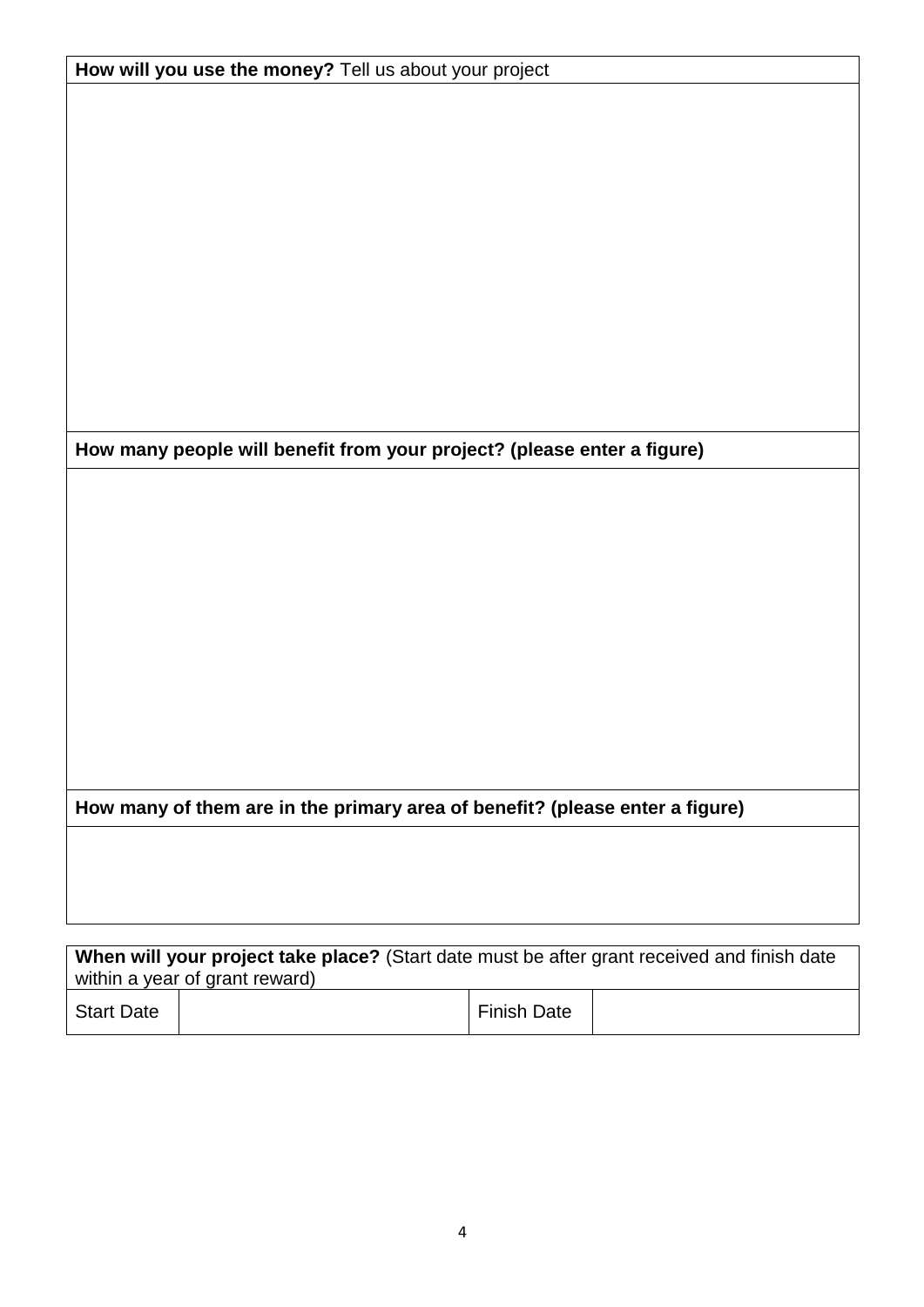## **Section 4: Financing your project**

**How much will your project cost in total?** (Please give us a breakdown.)

**How much funding are you asking Edintore Community Benefit Fund for?**  (This can be up to 100% of project costs. For small grants this is to a maximum of £999.99.)

### **Section 5: Monitoring and evaluating your project**

**How will you know your project was successful or how will you measure the results?**

**How will your project keep going once any grant assistance runs out?**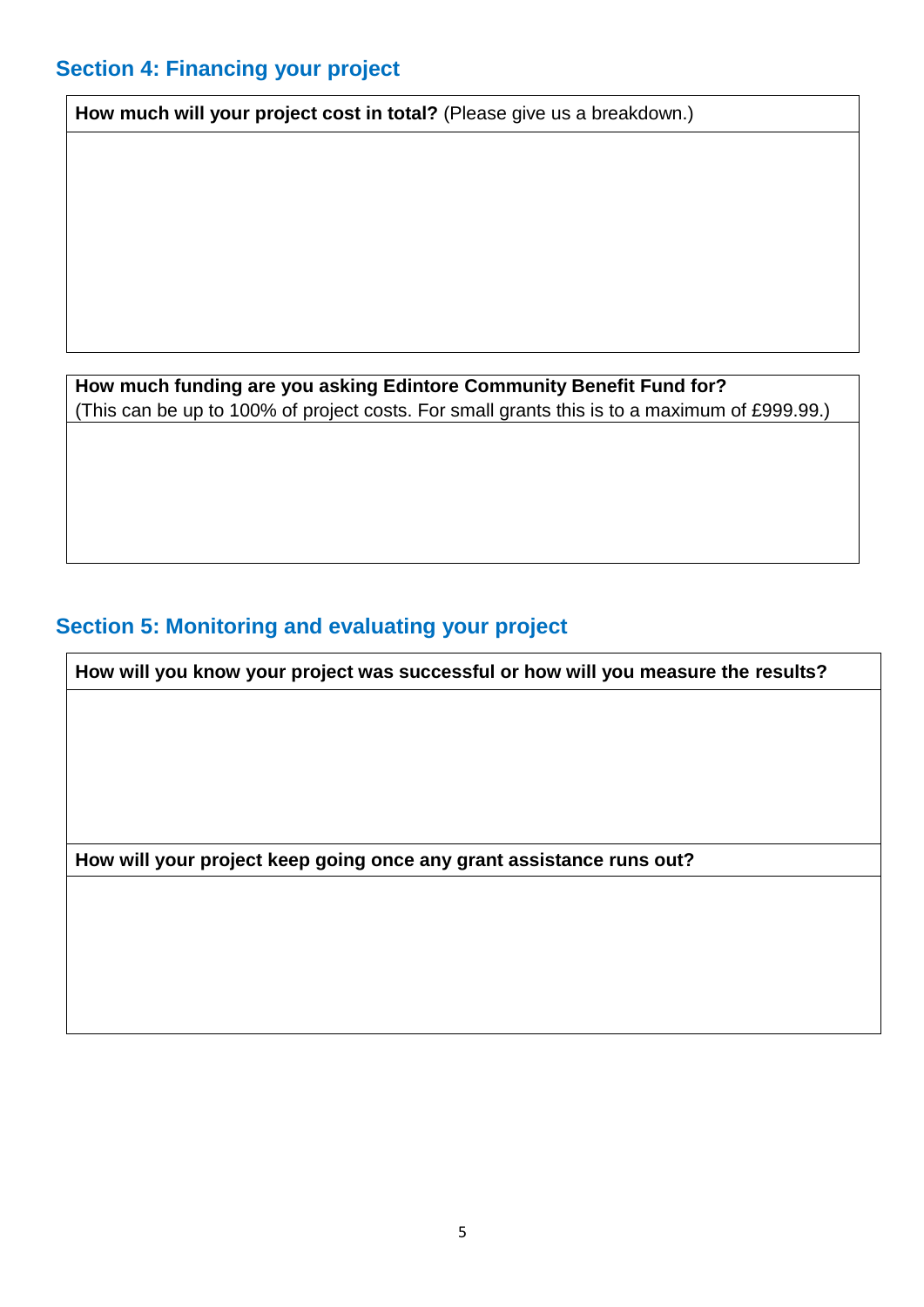#### **Please give contact details of two independent referees who know the group and its work.**

| Name     | Name     |  |
|----------|----------|--|
| Address  | Address  |  |
| Postcode | Postcode |  |
| Tel No   | Tel No   |  |

#### **Your office bearers must also give their approval and agreement.**

#### **Declaration:**

*We confirm that the information given on this form is accurate to the best of my knowledge. We also confirm that the grant will not be used for any other purpose than stated above. (Please sign in black ink)*

|            | <b>Main contact</b><br>(same person as Page 1) |
|------------|------------------------------------------------|
| Name:      |                                                |
| Position:  |                                                |
| Signature: | Date:                                          |

|            | <b>Second contact</b><br>(Chair, Vice Chair, Secretary or Treasurer must also sign in ink below) |  |  |
|------------|--------------------------------------------------------------------------------------------------|--|--|
| Name:      |                                                                                                  |  |  |
| Position:  |                                                                                                  |  |  |
| Address:   | Telephone:                                                                                       |  |  |
|            | Email                                                                                            |  |  |
| Signature: | Date:                                                                                            |  |  |

**All signatures must be handwritten in ink, electronic signatures are not acceptable.**

**Complete applications and supporting evidence MUST be received by the DEADLINE. Applications received after the deadline will not be forwarded for consideration.**

**Please use the check list on page 8 and sign to confirm you have included everything.**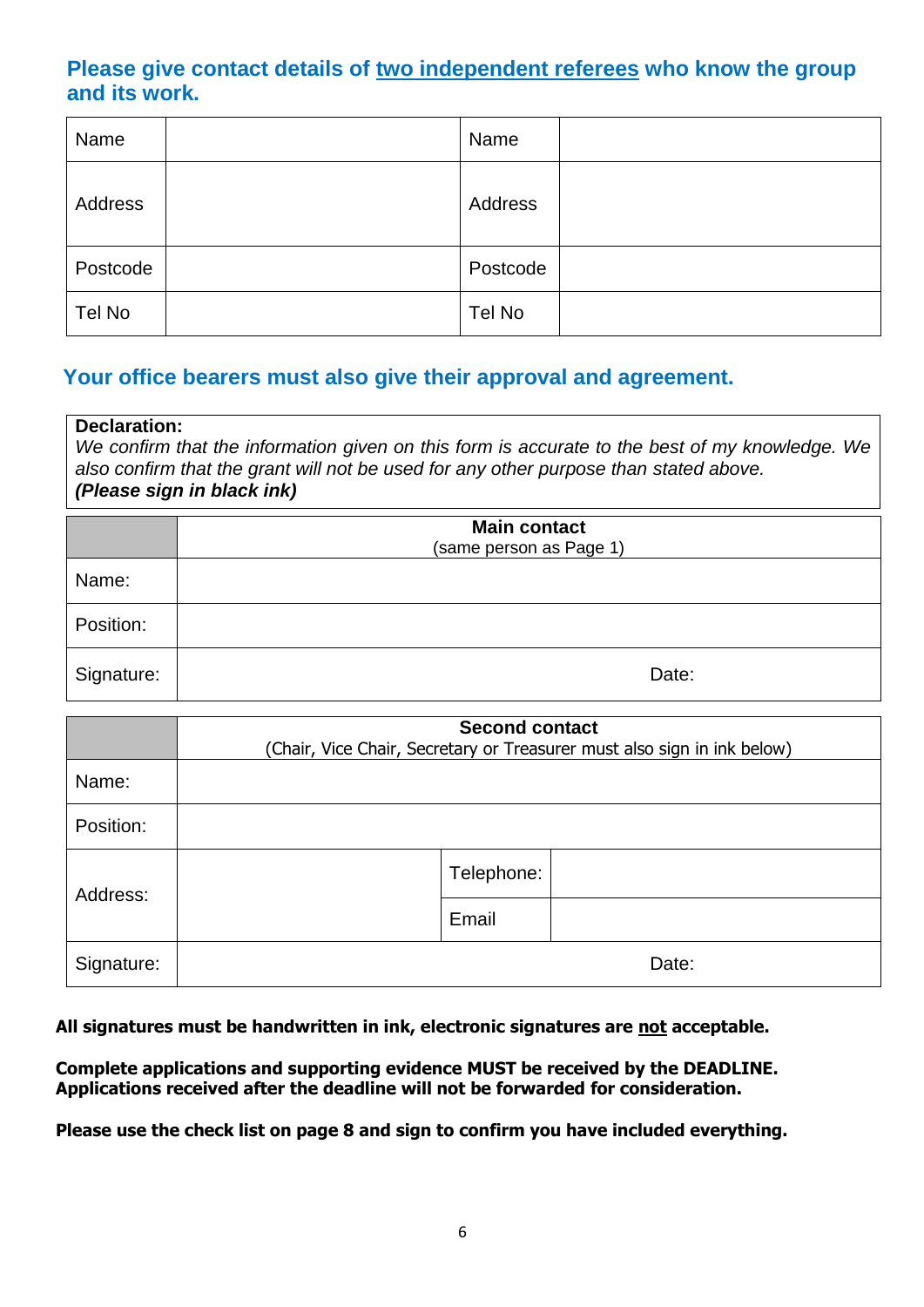*By completing this form you give consent for REAP to contact you in regards to your application and, if successful, any reporting requirements and to contact you regarding publicity of the fund. Your application form will be shared with Decision Making Panel members and the funder Edintore Windfarm Ltd, who are asked to store your documents securely and to destroy them safely.* 

*Copies of your application will be stored securely at the REAP office in hard copy and on computers and kept for as long as necessary. Your details will not be shared with any other third parties without your prior consent. For more information see REAP's privacy policy* 

*<http://www.reapscotland.org.uk/data-protection-and-privacy-policy-statement/>*

#### **Section 6: Terms and Conditions**

#### **Applicants understand and agree that:**

- 1. Any grant awarded must be used only for the purposes in the application form. If the Edintore Wind Farm Community Benefit Fund ('the Fund') wishes to change any aspect of the application this will be explained in writing to the applicant. Any unspent funds will be returned to the Fund.
- 2. No change to the use of the grant is to be made without prior written permission from the Fund.
- 3. Equipment or assets purchased with a grant may not be sold or disposed of without written permission from the Fund.
- 4. Any grant awarded cannot be used to pay for costs incurred prior to the date of receipt of the application form or start date of the proposed project, whichever is later.
- 5. The award of a grant to a group or for a project does not represent any commitment to fund any subsequent work.
- 6. No changes can be made to the applicant group's constitution during the period covered by the grant as regards its purposes, payment to members of the governing body, distribution of assets or admission of members without prior written consent from the Fund.
- 7. It is expected any required relevant policies will be in place with regard to e.g. health and safety, equal opportunities, protection of children.
- 8. The applicant group will inform the Fund of any changes to their bank or building society account details.
- 9. Applicants will acknowledge the Fund in any published materials and publicity of their project. The applicant group agrees to allow and participate in any publicity by the Fund.
- 10.Assisted projects may be subject to monitoring in terms of grant spend and activities achieved as agreed with the Fund. Successful applicants will be expected to implement evaluation procedures as appropriate.
- 11.The grant will not be increased in the event of any overspend.
- 12.The applicant group will keep all financial records and accounts, including receipts for items purchased with the grant, for at least two years from payment of the grant. The group will make these available to the Fund on request. This does not release the applicant group from statutory obligations to keep financial records for longer periods.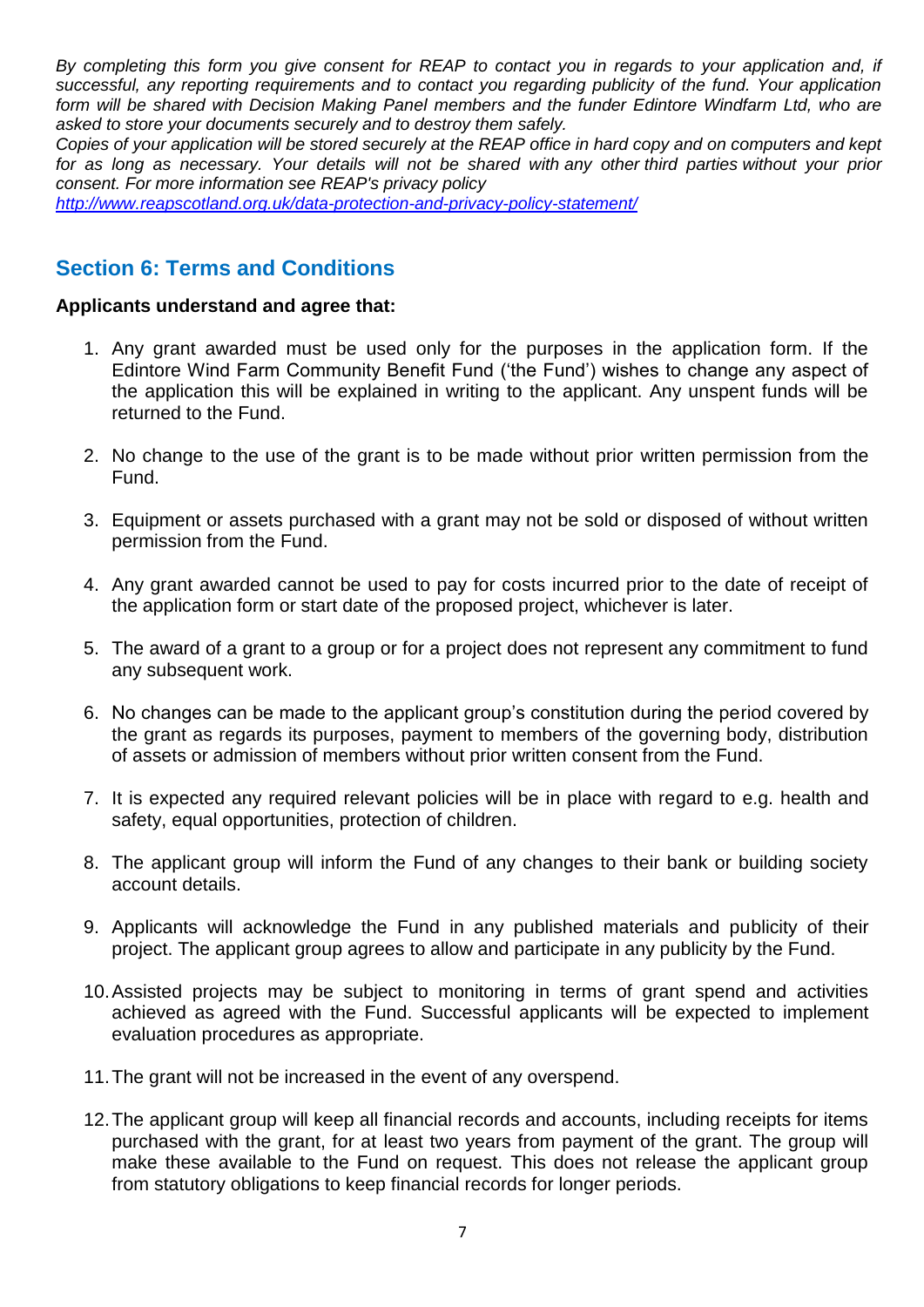- 13.Edintore Wind Farm Community Benefit Fund reserves the right to withhold or request repayment of a grant or any part of it in the following circumstances:
	- a) If there is any breach of this contract.
	- b) If the application form and supporting documentation was completed dishonestly or with incorrect or misleading information.
	- c) If the applicant group does not take steps to ensure equal opportunities in their employment practices, membership and the delivery of the services.
	- d) If any member of the governing body, staff or volunteers have acted dishonestly or negligently in respect of their work for the Fund at any time during the project.
	- e) If the applicant group fails to complete the project within the time specified on the Award of Grant Letter.
	- f) If the applicant group ceases to operate, is dissolved or insolvent or is put into administration, receivership of liquidation (sequestration), or an arrangement is made with creditors.
- 14.If the applicant group is dissolved, the governing body will agree a solution relating to the disposal of equipment or assets with the Fund.
- 15.These terms and conditions will remain in force so long as any of the grant funds remain unspent and until the relevant reporting and evaluation procedures set out in the Award of Grant Letter have been met. In the case of capital expenditure, these terms and conditions will remain in force until the end of the normal working life of the asset(s).
- 16.Applicants must complete their project event or purchases within 12 months of the award date and submit an "End of Award" report within six months of the completion of the event or purchase of the funded equipment/services. Any future applications to the fund will not be considered if the panel has not received an End of Award report.
- 17.The decision of the panel members is final.
- 18.The community fund is not to be construed in any way as being compensation for the operation and/or existence of the wind farm.

#### **To be signed by either Main contact** (same contact as on page 1), **Chairperson, Vice-Chairperson or Treasurer.**

#### **(Please sign in black ink)**

| <b>Name</b>              |  |
|--------------------------|--|
| <b>Signed</b>            |  |
| <b>Position in Group</b> |  |
| <b>Date</b>              |  |